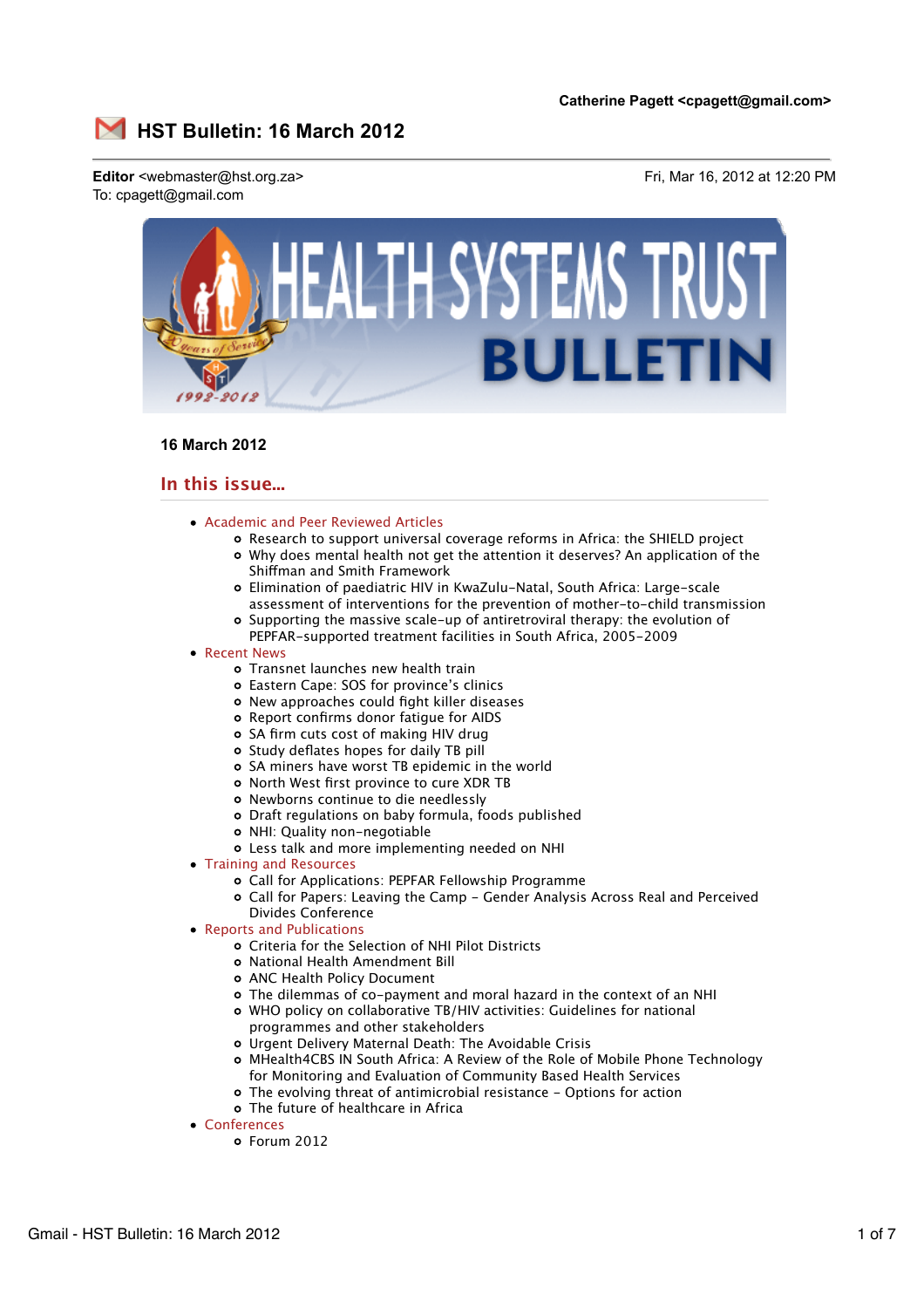- 3rd SA TB Conference
- Third People's Health Assembly
- o Second Global Symposium on Health Systems Research
- Job Opportunities
	- AHP African Health Placements
	- Project Manager: District Health Barometer Health Systems Trust
	- o Director of Children's Institute (CI) University of Cape Town

# **Academic and Peer Reviewed Articles**

#### **Research to support universal coverage reforms in Africa: the SHIELD project**

*Di McIntyre and Anne Mills (editors). Volume 27 suppl. Published: 1 March 2012.*

With the release of the 2010 World Health Report (World Health Organization 2010), universal coverage has been placed high on the global health policy agenda. We understand universal coverage to involve two key elements: first, ensuring financial protection for all from the costs of health care; and second, enabling access to needed health care for all citizens....Read More »

Source: http://heapol.oxfordjournals.org/content/27/suppl\_1 [Accessed: 15 March 2012]

## **back to top**

## **Why Does Mental Health Not Get the Attention It Deserves? An Application of the Shiffman and Smith Framework**

*Mark Tomlinson, Crick Lund. PLoS Med 9(2): e1001178. Published: 28 February 2012.*

Shiffman and Smith have developed a framework of analysis that attempts to understand why some global health initiatives are more successful in generating funding and political priority than others. The framework has been applied most prominently to maternal mortality and newborn survival...Read More »

Source: http://www.plosmedicine.org/article/info%3Adoi%2F10.1371%2Fjournal.pmed.1001178[Accessed: 15 March 2012]

## **back to top**

## **Elimination of paediatric HIV in KwaZulu-Natal, South Africa: Large-scale assessment of interventions for the prevention of mother-to-child transmission**

*Christiane Horwood, Kerry Vermaak, Lisa Butler, Lyn Haskins, Sifiso Phakathi & Nigel Rollins. Bulletin of the World Health Organization 2012;90:168-175. Published: 10 November 2011.*

For the public health systems of countries with high prevalences of infection with the human immunodeficiency virus (HIV), the identification of HIV-infected pregnant women and their treatment with antiretroviral drugs are among the greatest opportunities and challenges..Read More »

Source: http://www.who.int/bulletin/volumes/90/3/11-092056/en/index.html [Accessed: 15 March 2012]

### **back to top**

## **Supporting the massive scale-up of antiretroviral therapy: the evolution of PEPFAR-supported treatment facilities in South Africa, 2005-2009**

*Elysia Larson, Heidi O'Bra, J W Brown, Thobile Mbengashe and Jeffrey D Klausner. BMC Public Health 2012, 12:173. Published: 9 March 2012.*

South Africa has an estimated 1.5 million persons in need of antiretroviral therapy (ART). In 2004, the South African government began collaborating with the United States President's Emergency Plan for AIDS Relief (PEPFAR) to increase access to ART. We determined how PEPFAR treatment support changed from 2005-2009..Read More »

Source: http://www.biomedcentral.com/1471-2458/12/173/abstract [Accessed: 15 March 2012]

**back to top**

# **Recent News**

**Transnet launches new health train** *News 24. Published: 12 March 2012.*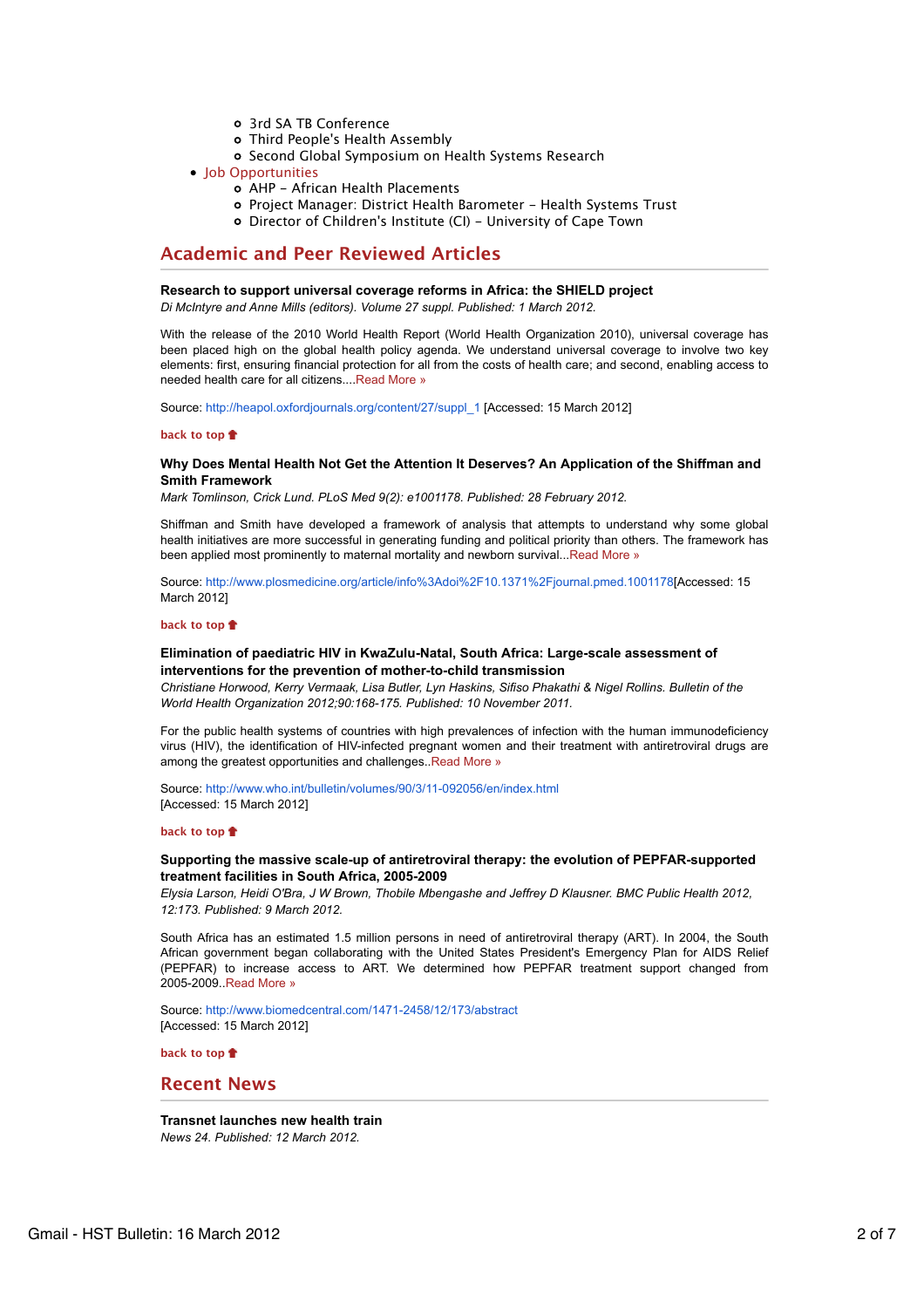Transnet has launched its second health train, the Phelophepa II, costing R82m. The first Phelophepa train has served more than 6 million in rural communities over the past 18 years. The trains, crewed by medical specialists including a number of final year students, provide primary healthcare, dental, psychological and optical services....Read More »

Source: http://www.fin24.com/Companies/Industrial/Transnet-launches-new-health-train-20120312 [Accessed: 16 March 2012]

#### **back to top**

## **Eastern Cape: SOS for province's clinics**

*The New Age. Published: 8 March 2012.*

Poor township residents who depend on government clinics for treatment could be left in the lurch soon. This was after the provincial government announced there was no budget to sustain these primary healthcare centres...Read More »

Source: http://www.thenewage.co.za/45577-1016-53-SOS\_for\_provinces\_clinics [Accessed: 15 March 2012]

#### **back to top**

## **New approaches could fight killer diseases**

*Health-e News. Published: 13 March 2012.*

Newer and more effective drugs to be used in the treatment of HIV/AIDS. This came out of a gathering in Cape Town where delegates discussed how best to improve health care in Africa...Read More »

Source: http://www.health-e.org.za/news/article.php?uid=20033472 [Accessed: 15 March 2012]

#### **back to top**

## **Report confirms donor fatigue for AIDS**

*Health-e News. Published: 8 March 2012.*

The third Global Health Watch report shows that health financing, including dwindling support for AIDS, is one of the challenges facing global health...Read More »

Source: http://health-e.org.za/news/article.php?uid=20033467 [Accessed: 15 March 2012]

#### **back to top**

#### **SA firm cuts cost of making HIV drug**

*Business Day. Published: 15 March 2012.*

South African drug development company iThemba Pharmaceuticals has devised a cheaper way to make the widely used AIDS drug tenofovir and had identified several promising treatments for tuberculosis (TB), Emory University's Prof Dennis Liotta said yesterday...Read More »

Source: http://www.businessday.co.za/articles/Content.aspx?id=167452 [Accessed: 15 March 2012]

#### **back to top**

# **Study deflates hopes for daily TB pill**

*Business Day. Published: 9 March 2012.*

Hopes of preventing the spread of tuberculosis (TB) among mineworkers by giving everyone a daily pill have been dashed, after a South African study had found the strategy did not work. The preliminary results of the Thibela TB study — released at an international conference in Seattle yesterday — have puzzled researchers, who were expecting to see better containment of the disease if everyone in the community was treated, rather than just individuals at high risk...Read More »

Source: http://www.businessday.co.za/articles/Content.aspx?id=167047 [Accessed: 15 March 2012]

## **back to top**

**SA miners have worst TB epidemic in the world** *Health-e News. Published: 7 March 2012*.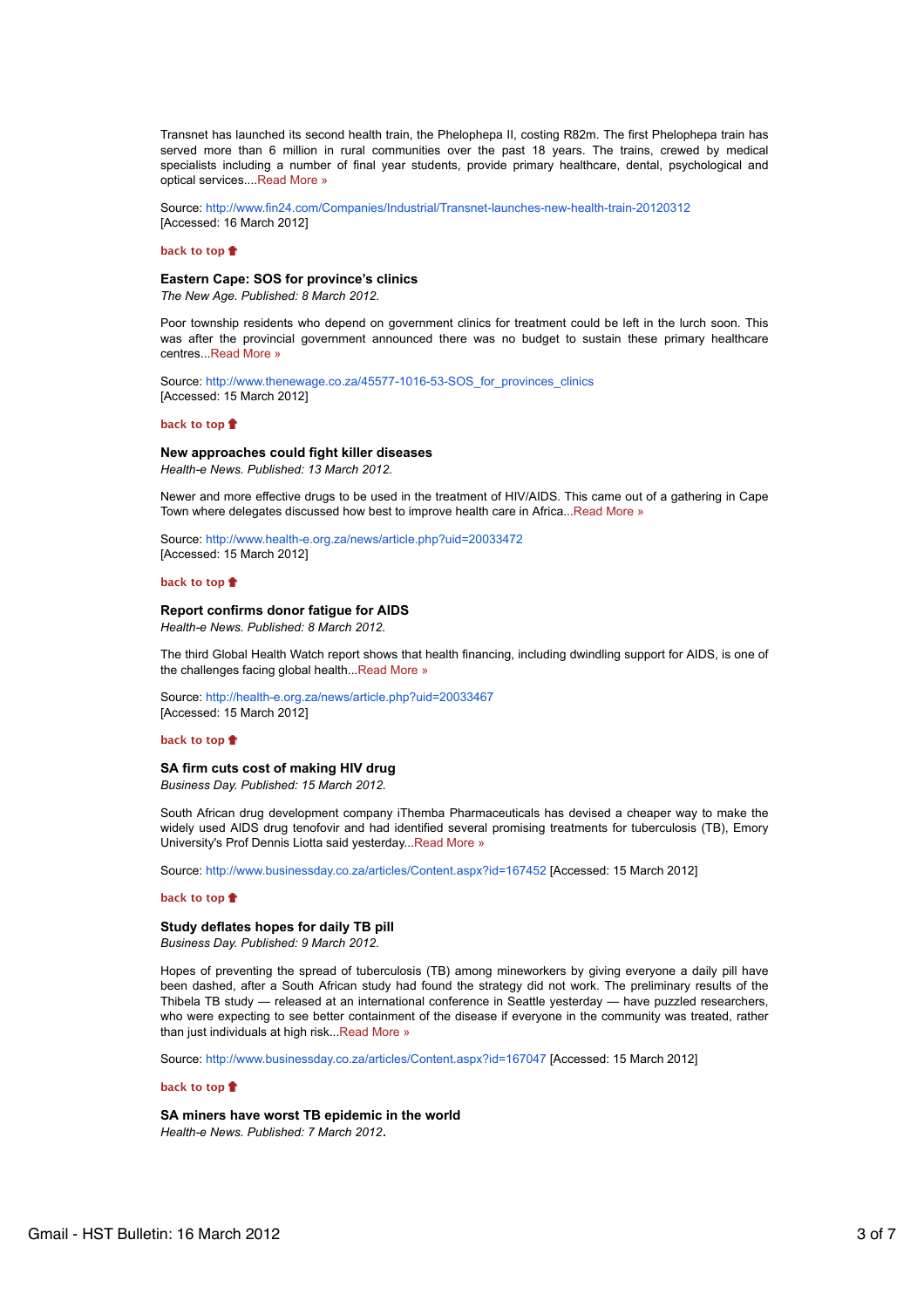Gold miners in Southern Africa are probably the group worst affected by tuberculosis (TB) in the world. This is according to Dr David Mametja of South Africa's National TB Programme....Read More »

Source: http://health-e.org.za/news/article.php?uid=20033464 [Accessed: 15 March 2012]

## **back to top**

## **North West first province to cure XDR TB**

*Buanews. Published: 13 March 2012*.

The North West province has become the first province in the country to cure a patient who was suffering from Extremely Drug Resistant (XDR) Tuberculosis (TB)...Read More »

Source: http://www.buanews.gov.za/news/12/12031315551001 [Accessed: 15 March 2012]

## **back to top**

## **Newborns continue to die needlessly**

*Health-e News. Published: 8 March 2012.*.

Millions of newborns, children and mothers continue to die needlessly, especially in sub-Saharan Africa where rates of child mortality are the highest in the world...Read More »

Source: http://health-e.org.za/news/article.php?uid=20033466 [Accessed: 15 March 2012]

#### **back to top**

## **Draft regulations on baby formula, foods published**

*BuaNews. Published: 7 March 2012.*.

The Department of Health has released draft regulations relating to foodstuffs for infants and young children for public comment. The document - the Draft Regulations Relating to Foodstuffs for Infants and Young Children has been published in the Government Gazette No. R 184...Read More »

Source: http://www.buanews.gov.za/news/12/12030714151001 [Accessed: 15 March 2012]

#### **back to top**

## **NHI: Quality non-negotiable**

*Health-e News. Published: 7 March 2012*.

For National Health Insurance (NHI) to be successful the quality of public healthcare must improve "tremendously" and a stop must be put to the pricing of private health "which is running away with us", health minister Dr Aaron Motsoaledi told the Healthcare in Africa meeting last night (Tuesday, 6 March)...Read More »

Source: http://www.health-e.org.za/news/article.php?uid=20033462 [Accessed: 15 March 2012]

#### **back to top**

#### **Less talk and more implementing needed on NHI**

*Health-e News. Published: 7 March 2012*.

South Africa is very good at debating everything and not implementing anything, Dr Olive Shisana, a key advisor on South Africa's National Health Insurance (NHI) system told an international meeting on Healthcare in Africa today...Read More »

Source: http://www.health-e.org.za/news/article.php?uid=20033465 [Accessed: 15 March 2012]

**back to top**

# **Training and Resources**

## **Call for Applications: PEPFAR Fellowship Programme**

*President's Emergency Plan for AIDS Relief Dealine: 30 March 2012.*

Are you a Master's level student or graduate seeking employment? The PEPFAR Fellowship Programme has a number of exciting vacancies in the healthcare sector. Salaried positions are available countrywide for candidates qualified with a Masters degree in various health-related disciplines. Click here»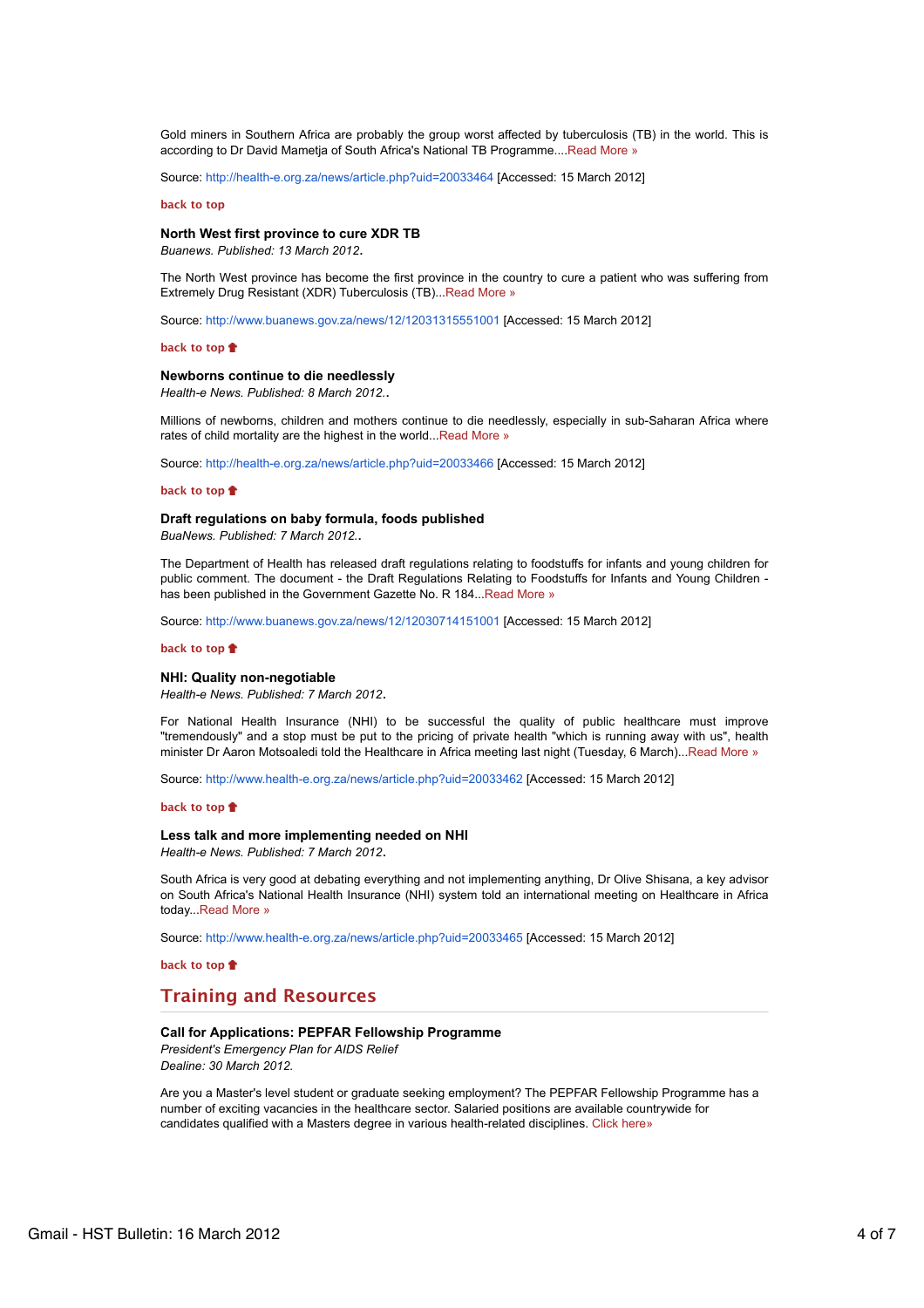#### **back to top**

## **Call for Papers: Leaving the Camp - Gender Analysis Across Real and Perceived Divides Conference**

*The International Feminist Journal of Politics (IFjP) Dealine: 30 March 2012.*

IFjP is calling for papers for it's fisrt annual Conference under theme: 'Leaving the Camp – Gender Analysis Across Real and Perceived Divides' to be held from 2-4 August 2012 at the University of the Free State, Bloemfontein, South Africa. The aim of this conference is to serve as a forum for developing and discussing papers that IFjP hopes to publish. These can be on the conference theme or on other feminist IR-related questions. Click here»

**back to top**

# **Reports and Publications**

## **Criteria for the Selection of NHI Pilot Districts**

*Department of Health (South Africa). Published: 2012.*

Implementation of the NHI will be over a period of 14 years, starting with pilots from April 2012 in 10 selected districts as the first step. The first phase, which occurs in the first five years of the rollout, involves policy and legislative reform, strengthening of the health system and improving the service delivery platform. Click Here »

## **back to top**

## **National Health Amendment Bill**

*Department of Health (South Africa). Published: 2012*

The Bill seeks to: Amend the National Health Act, 2003, so as to provide for the establishment of the Office of Health Standards Compliance. Click Here»

## **back to top**

## **ANC Health Policy Document**

*frican National Congress (ANC). Published: 2012*

This submission by the ANC NEC Subcommittee on Education and Health is designed to stimulate debates in the organisation on achievements made and challenges experienced by the ANC in implementing policies and programs in Basic Education, Higher Education & Training, Health and Science & Technology. Click Here»

#### **back to top**

#### **The dilemmas of co-payment and moral hazard in the context of an NHI**

*UCT Health Economics Unit. Published: 2012.*

The use of 'co-payments' to deal with possible 'over-utilisation' of health care services is a key point of contention in policy debates related to South Africa's National Health Insurance proposals. Click Here»

## **back to top**

## **WHO policy on collaborative TB/HIV activities: Guidelines for national programmes and other stakeholders**

*World Health Organization. Published: 2012..*

These policy guidelines on collaborative TB/HIV activities are a compilation of existing WHO recommendations on HIV-related TB. They follow the same framework as the 2004 interim policy document, structuring the activities under three distinct objectives. Click Here»

#### **back to top**

# **Urgent Delivery Maternal Death: The Avoidable Crisis**

*Medicins Sans Frontieres. Published: 2012.*

Every day, approximately 1000 women die in childbirth or from a pregnancy-related complication. Maternal death can occur at any time in pregnancy, but delivery is by far the most dangerous time for both the mother and the baby. Click Here»

**back to top**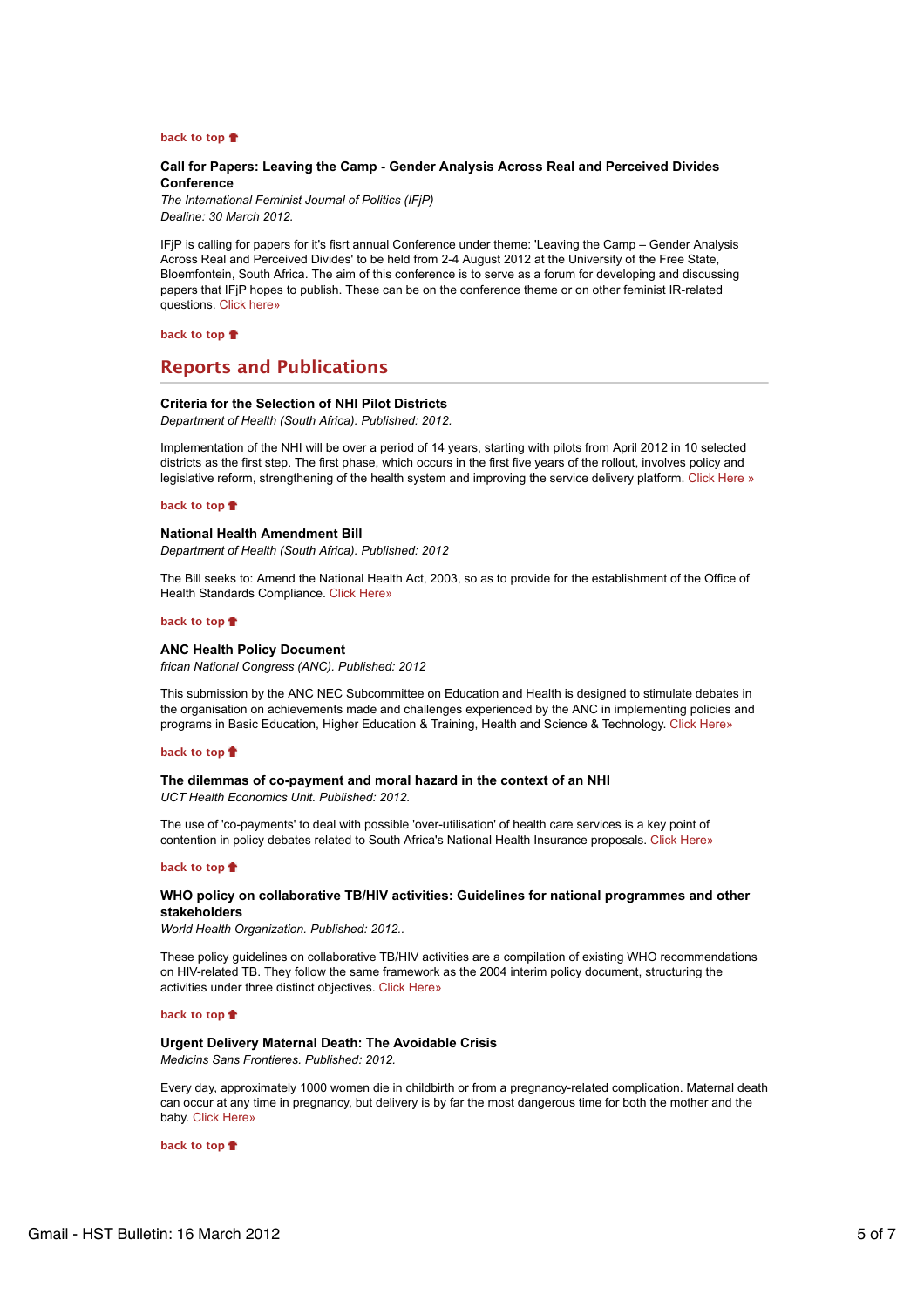# **MHealth4CBS in South Africa: A Review of the Role of Mobile Phone Technology for Monitoring and Evaluation of Community Based Health Services**

*Medical Research Council. Published: 2012.*

Against a background of growing access to, and increasing enthusiasm for the use of mobile phone technology in health services (mHealth) in low and middle income countries (LMICs), this report reviews the potential usefulness of mHealth for monitoring and evaluation...Click Here »

#### **back to top**

#### **The evolving threat of antimicrobial resistance - Options for action**

*World Health Organization. Published: 2012.*

Antimicrobial resistance (AMR) is not a recent phenomenon, but it is a critical health issue today. Over several decades, to varying degrees, bacteria causing common infections have developed resistance to each new antibiotic, and AMR has evolved to become a worldwide health threat...Click Here »

## **back to top**

## **The future of healthcare in Africa**

*The Economist. Published: 2012.*

To research this report, the Economist Intelligence Unit surveyed the literature and data available on Africa's current healthcare systems. We also conducted 34 in-depth interviews with leading experts in the different professional roles that make up the healthcare sector...Click Here »

#### **back to top**

# **Conferences**

#### **Forum 2012**

*When: 24-26 April 2012 Venue:Cape Town International Convention Centre (CTICC), Cape Town, South Africa URL: http://www.forum2012.org/*

Forum 2012 is the beginning of an exciting new series of the well-known and respected Global Forum for Health Research meetings. Under the theme of "Beyond Aid... Research and Innovation as key drivers for Health, Equity and Development", COHRED and the Global Forum for Health Research will focus on potentials, solutions, and developing capacities –specifically in low- and middle-income countries and emerging economies.

#### **back to top**

### **3rd SA TB Conference**

*When: 12-15 June 2012 Venue: ICC, Durban, South Africa URL: http://www.tbconference.co.za/*

The 3rd TB Conference will build on the momentum of the previous TB conferences and give communities an opportunity to assess progress towards reaching TB/HIV targets. Thus, giving meaning to the theme for the 2012 TB Conference: "Reaching the target".

#### **back to top**

## **Third People's Health Assembly**

*When: 6-11 July 2012 Venue: University of the Western Cape, Cape Town, South Africa URL: http://www.phmovement.org/en/pha3*

The People's Health Assembly (PHA), organised by the People's Health Movement (PHM), is a global event bringing together health activists from across the world to share experiences, analyse global health situation, develop civil society positions and to develop strategies which promote health for all.

#### **back to top**

**Second Global Symposium on Health Systems Research** *When: 31 October-3 November 2012 Where: Beijing, People's Republic of China URL: http://www.hsr-symposium.org*